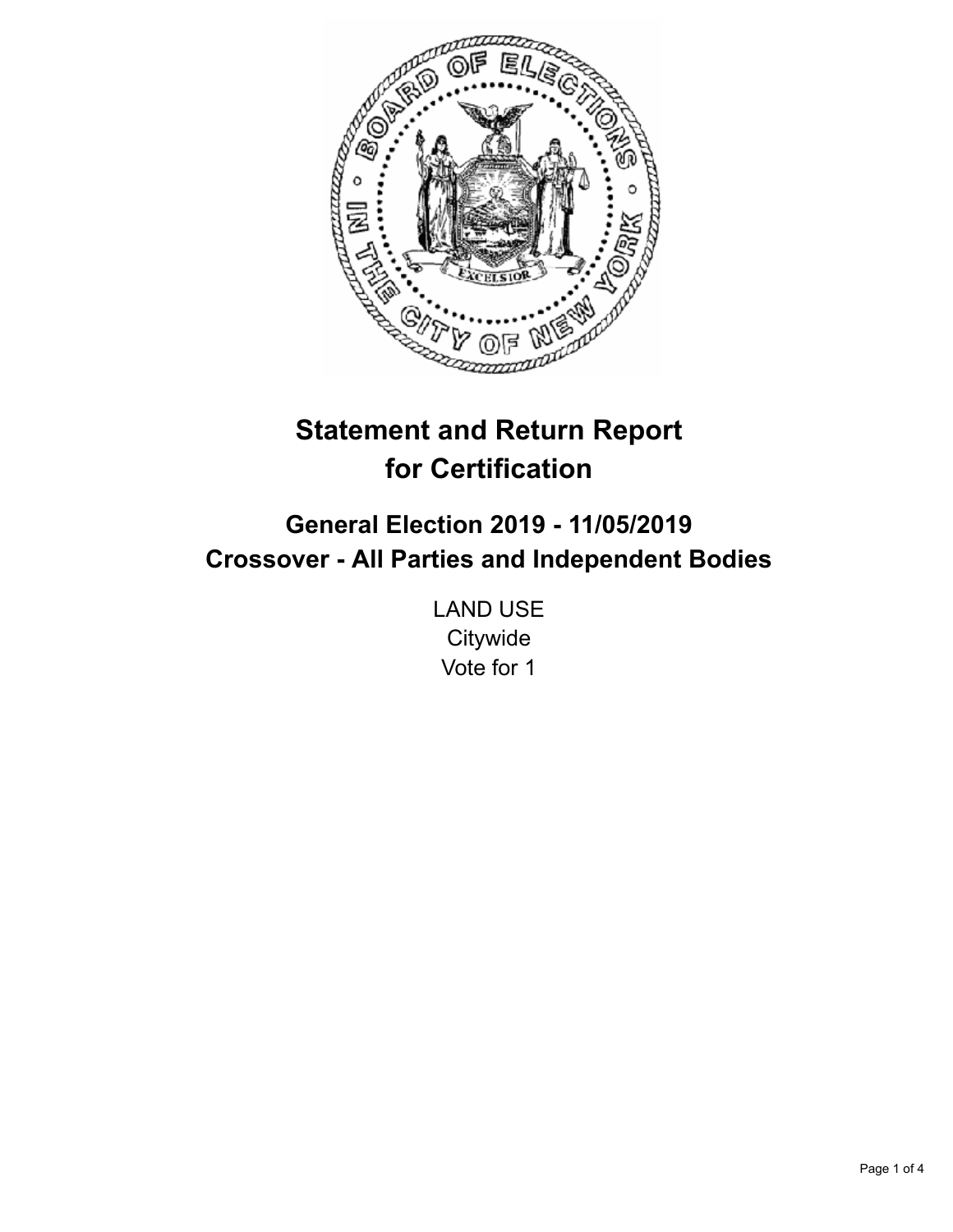

### **New York County**

| PUBLIC COUNTER                                           | 187,048 |
|----------------------------------------------------------|---------|
| MANUALLY COUNTED EMERGENCY                               | 22      |
| ABSENTEE / MILITARY                                      | 4,777   |
| <b>AFFIDAVIT</b>                                         | 1,666   |
| <b>Total Ballots</b>                                     | 193,513 |
| Less - Inapplicable Federal/Special Presidential Ballots | 0       |
| <b>Total Applicable Ballots</b>                          | 193,513 |
| <b>YES</b>                                               | 129,614 |
| NO.                                                      | 41,323  |
| <b>Total Votes</b>                                       | 170,937 |
| Unrecorded                                               | 22.576  |

#### **Bronx County**

| PUBLIC COUNTER                                           | 93,630 |
|----------------------------------------------------------|--------|
| <b>MANUALLY COUNTED EMERGENCY</b>                        |        |
| ABSENTEE / MILITARY                                      | 2,764  |
| <b>AFFIDAVIT</b>                                         | 1,050  |
| <b>Total Ballots</b>                                     | 97,445 |
| Less - Inapplicable Federal/Special Presidential Ballots | 0      |
| <b>Total Applicable Ballots</b>                          | 97,445 |
| <b>YES</b>                                               | 61,043 |
| <b>NO</b>                                                | 12,882 |
| <b>Total Votes</b>                                       | 73,925 |
| Unrecorded                                               | 23,520 |

## **Kings County**

| <b>PUBLIC COUNTER</b>                                    | 237,852 |
|----------------------------------------------------------|---------|
| <b>MANUALLY COUNTED EMERGENCY</b>                        | 26      |
| ABSENTEE / MILITARY                                      | 3,807   |
| AFFIDAVIT                                                | 2,617   |
| <b>Total Ballots</b>                                     | 244,302 |
| Less - Inapplicable Federal/Special Presidential Ballots | 0       |
| <b>Total Applicable Ballots</b>                          | 244,302 |
| <b>YES</b>                                               | 159,319 |
| NO.                                                      | 45,123  |
| <b>Total Votes</b>                                       | 204,442 |
| Unrecorded                                               | 39.860  |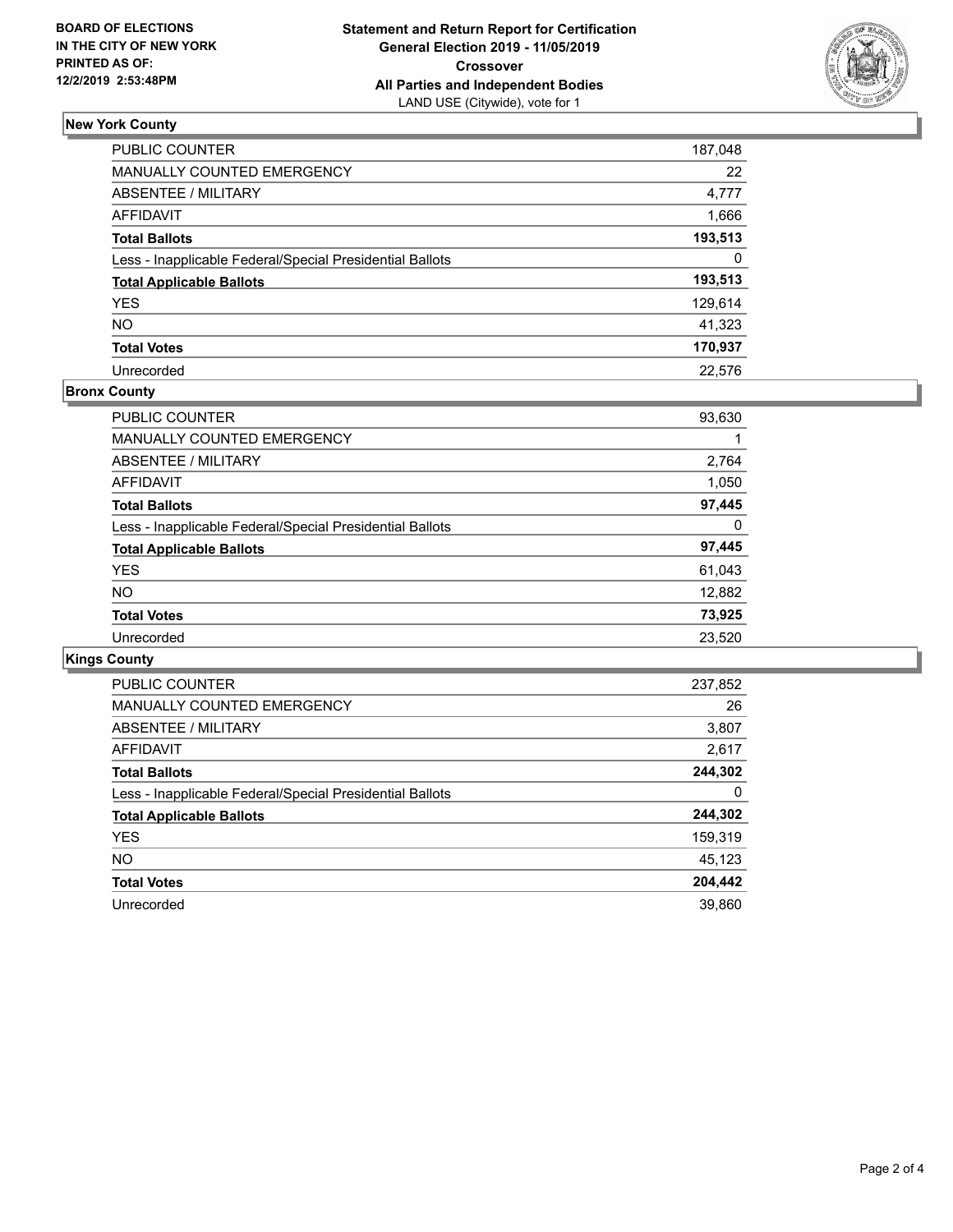

## **Queens County**

| PUBLIC COUNTER                                           | 195,823 |
|----------------------------------------------------------|---------|
| <b>MANUALLY COUNTED EMERGENCY</b>                        |         |
| ABSENTEE / MILITARY                                      | 5,373   |
| AFFIDAVIT                                                | 1,321   |
| <b>Total Ballots</b>                                     | 202,518 |
| Less - Inapplicable Federal/Special Presidential Ballots | 0       |
| <b>Total Applicable Ballots</b>                          | 202,518 |
| <b>YES</b>                                               | 122,613 |
| <b>NO</b>                                                | 38,432  |
| <b>Total Votes</b>                                       | 161,045 |
| Unrecorded                                               | 41,473  |

#### **Richmond County**

| <b>PUBLIC COUNTER</b>                                    | 56,044 |
|----------------------------------------------------------|--------|
| MANUALLY COUNTED EMERGENCY                               | 13     |
| ABSENTEE / MILITARY                                      | 2,202  |
| <b>AFFIDAVIT</b>                                         | 216    |
| <b>Total Ballots</b>                                     | 58,475 |
| Less - Inapplicable Federal/Special Presidential Ballots | 0      |
| <b>Total Applicable Ballots</b>                          | 58,475 |
| <b>YES</b>                                               | 33,337 |
| NO.                                                      | 17,898 |
| <b>Total Votes</b>                                       | 51,235 |
| Unrecorded                                               | 7.240  |